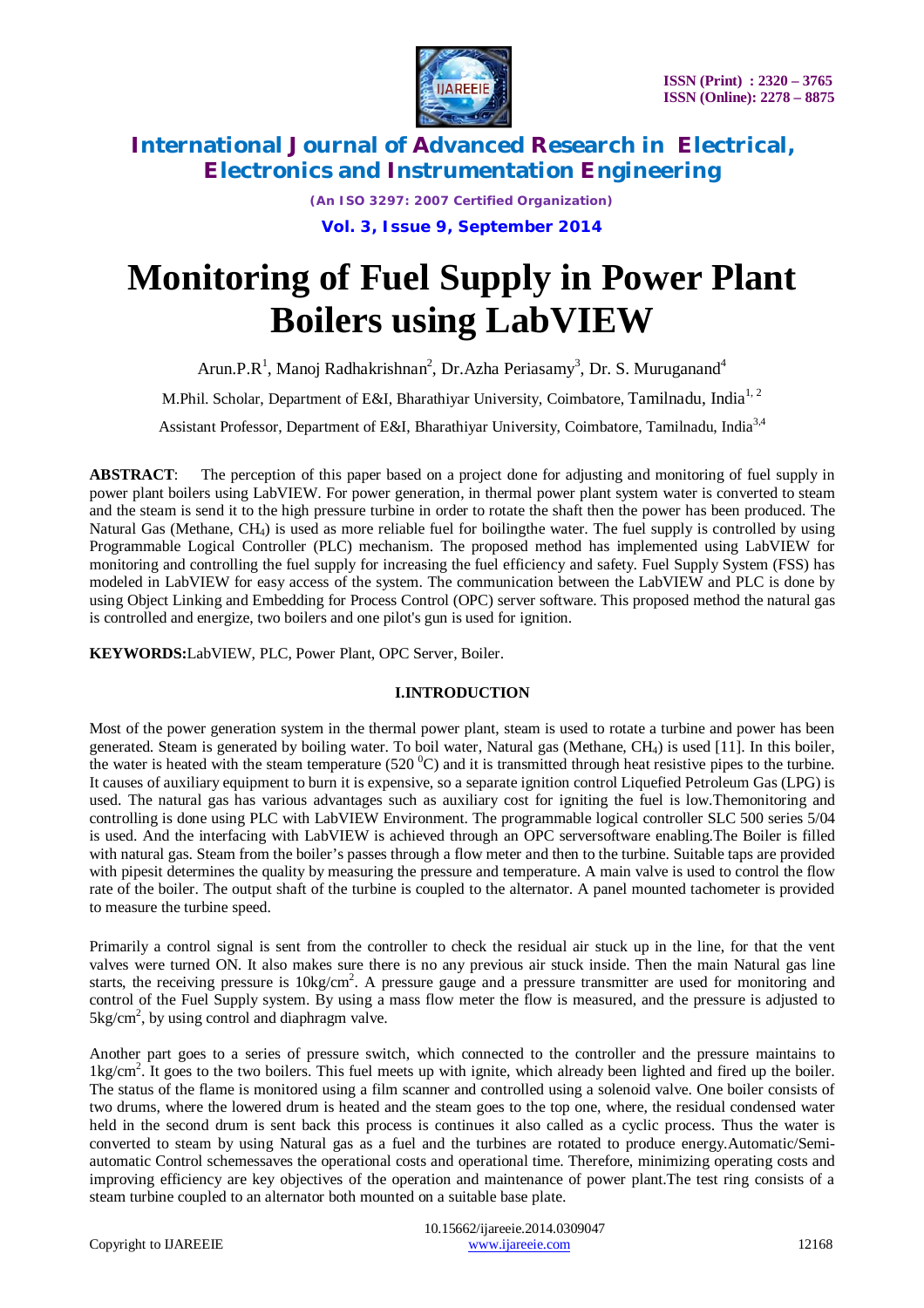

*(An ISO 3297: 2007 Certified Organization)*

#### **Vol. 3, Issue 9, September 2014**

#### **II. RELATED WORK**

Automation of laboratory based mini Thermal Power Plant &Virtual simulation is achieved by automatic controllers and the simulation model provides the visual idea for the mini Thermal Power Plant [1]. SCADA systems are used to monitor and control a plant in industries such as waste control, energy, oil and gas refining and transportation [2]. The development of SCADA system for laboratory based mini Thermal Power Plant systems using LabVIEW data logging and supervisory control module [3]. The PLC is used as an industrial computer playing the role of a control device and push buttons, level flow sensors provide incoming signals to the control unit. This prototype model provides the levels for the tank systems developed by using Ladder Diagram [4]. LabVIEW based Data Acquisition and Management Systems [5]are implemented for the configuration of remote terminal units to access and transmit real time data over the intranet [6].

#### **III.FUNCTIONALBLOCK DIAGRAM OF FUEL MONITORING SYSTEM**

Functional Block Diagram of Fuel Monitoring System is shown in Fig. 1. In this FMS the PLC is used as the main controlling part of the system where the LabVIEW program with OPC server helps to monitor and control the system for easy and reliable operations[7]. The Boilers, Valves, Pilot Flame, Pressure valves, Pressure switch and Flame scanner are monitored and controlled by the LabVIEW program through the PLC.



Fig. 1 Functional Block Diagram of Fuel Monitoring System

#### **IV.WATER TUBE BOILERS**

A Water Tube Boiler (WTB) is a type of boiler in which water circulates in tubes heated externally by the fire. Fuel is burned inside the furnace, creating hot gas, which heats water in the steam-generating tubes. In smaller boilers/Mud

 10.15662/ijareeie.2014.0309047 Copyright to IJAREEIE www.ijareeie.com 12169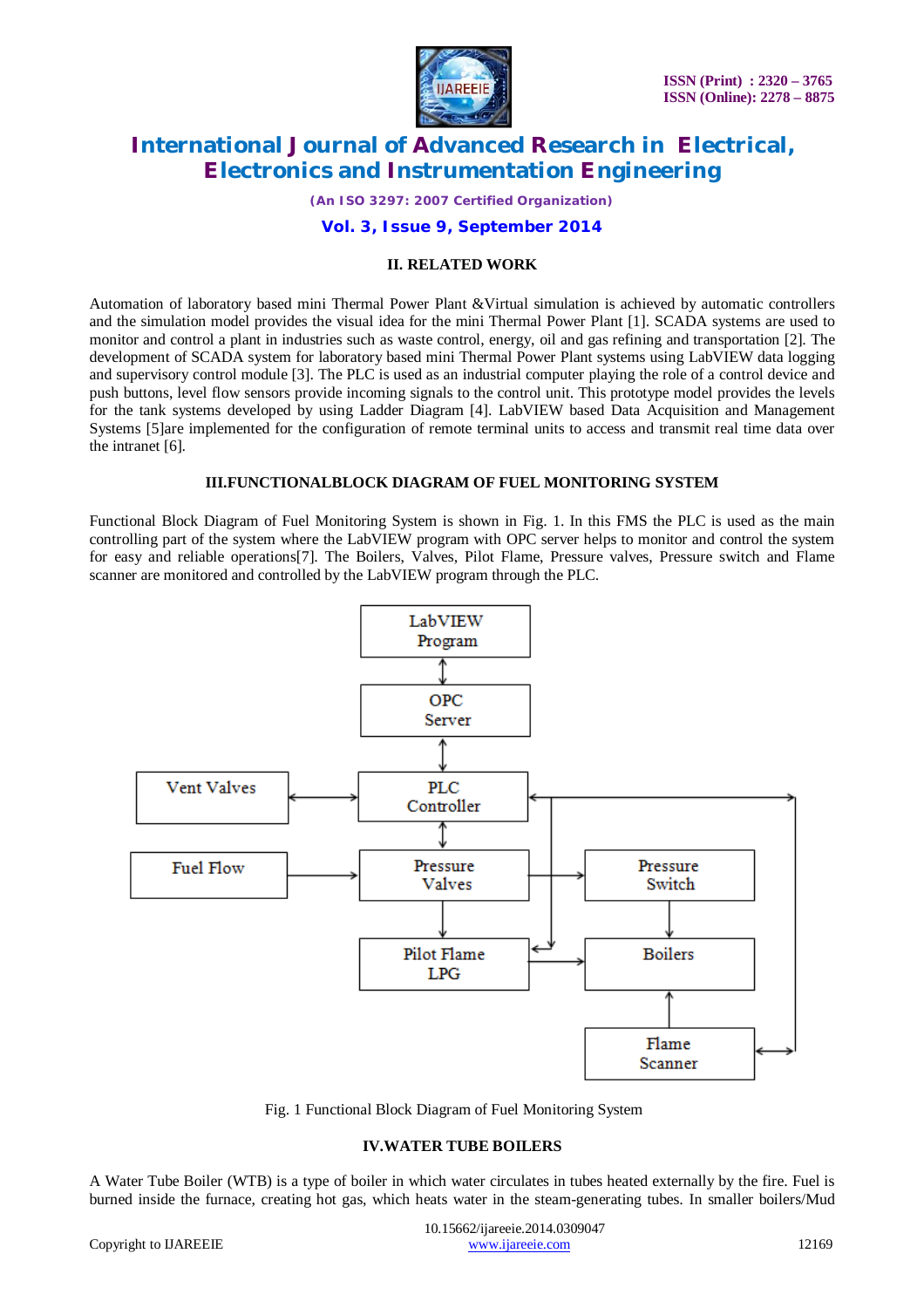

*(An ISO 3297: 2007 Certified Organization)*

## **Vol. 3, Issue 9, September 2014**

Drum, additional generating tubes are separate in the furnace, while larger utility boilers on the water-filled tubes that make up the walls of the furnace to generate steam. The heated water then rises into the steam drum. Here, saturated steam is drawn off the top of the drum. Superheated steam is a dry gas and therefore used to drive turbines, since water droplets can severely damage turbine blades.

#### **V.PLC SLC 500 SERIES 5/04**

In this project we use SLC 500 series of PLC. Some of the features of SLC 500 series of PLC's are SLC 5/02 through SLC 5/05 controllers support Universal Remote I/O or Device Net™ I/O, using a scanner module [6], [7]. SLC BASIC (1747-BAS) module adds BASIC/C programming capability 4096 Input and 4096 Output Ports, Battery 1747-BA. The program scans 0.9 ms, I/O scans 0.255 ms.Communication port DH485 andRS232 for Serial Communication.

#### **VI.FLAME SCANNER**

Flame detection is the technology for detecting flames, using a Flame Detector. Flame Detectors are optical equipment for the detection of flame phenomena of a fire.The Uvisor™ SF810 is used in this project.The Uvisor™ SF810 is an instrument designed to detect and analyse flames easily and reliably. It takes advantage of the latest technologies available to make flame detection and analysis as a cost-efficient as possible.

#### **VII.GAS IGNITOR/PILOT FLAME**

A pilot light is a small gas flame, usually natural gas or liquefied petroleum gas, which is kept alight in order to serve as an ignition source for a more powerful gas burner.MaxFire Gas Igniter is provided with Forney's HESI spark source. The HESI produces a powerful 12-joule spark approximately three times per second at the primary combustion zone.

## **VIII.MASS FLOW METER**

A mass flow meter, also known as an Inertial Flow Meter is a device that measures mass flow rate of a fluid traveling through a tube. Micro Motion Coriolis meters are used here these are the leading precision flow and density measurement solutions for the measurement of gas, and liquids.

## **IX.FRONT PANEL FOR FMS**

The Fig 2 shows the front panel of the fuel status from the boiler and also from this window the technician can monitor and control the flow of fuel [8]. These data are acquired from the PLC with the help of OPC server software. The OPC server software will act as the communication link between PLC and LabVIEW.



Fig. 2 Front Panel for FMS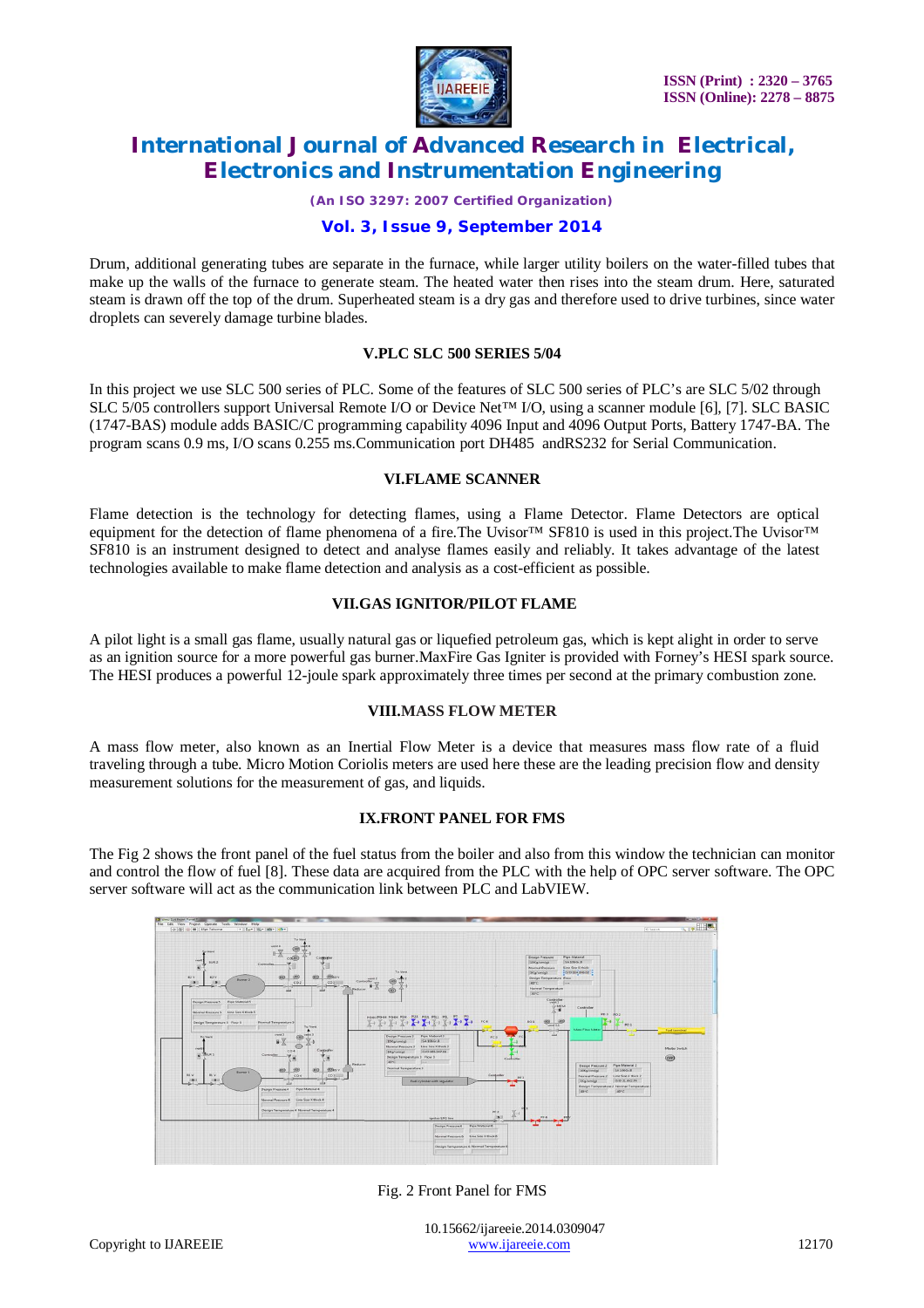

*(An ISO 3297: 2007 Certified Organization)*

### **Vol. 3, Issue 9, September 2014**

#### **X. BLOCK DIAGRAM FOR FMS**

The Fig 3 shows the Block Diagram of Fuel Monitoring Systemfor the boiler unit. These data are acquired from the PLC with the help of OPC server software. The OPC server software will act as the communication link between PLC and LabVIEW. The data's from the PLC are received through variables in the OPC Server. The OPC server is to allow direct use of the absolute PLC Variables without declaration. It is also possible to use symbolic addressing as defined in the PLC program. These variables are accessed from LabVIEW with the Help of Data socket and Data binding in tools in LabVIEW [10], [11].



Fig. 3 Block diagram for FMS

#### **VI.RESULT AND DISCUSSION**

Using the Fuel Supply Monitoring System the Fuel usage has been reduced when compared to the previous systems. This proposed FMS in the Thermal power Plant has reduced the several security problems andit also helps to improve the fuel conception in the power plant to 10% compared to the previous system. The Fig.2 shows the Front panel of the FMS through which the user can easily control and monitor the system. The Block Diagram window is the back end programming window that is shown in Fig.3 through which the program is connected to PLC through OPC server. The flow control help to decrease the fuel usage and it help to improve the power plant efficiency.

#### **VII. CONCLUSION AND FUTURE WORK**

The proposed method, the fuel power supply of Boiler unit in the power plants are implemented by the usage of OPC server program and communicated with LabVIEW environment to the PLC network. The smoke emission has been controlled by using the Natural gas as a fuel. Then the test results have been verified.The interfacing of PLC through OPC servers in the monitoring system of fuel supply in the power plant has found to be successful.Improvement will help to increase the security and reliability of the system. Extending the program for the data logging system will improve the reliability of the system.Design and development of alarm systemsfor automatically send notifying emails will help to monitor and data logging remotely.